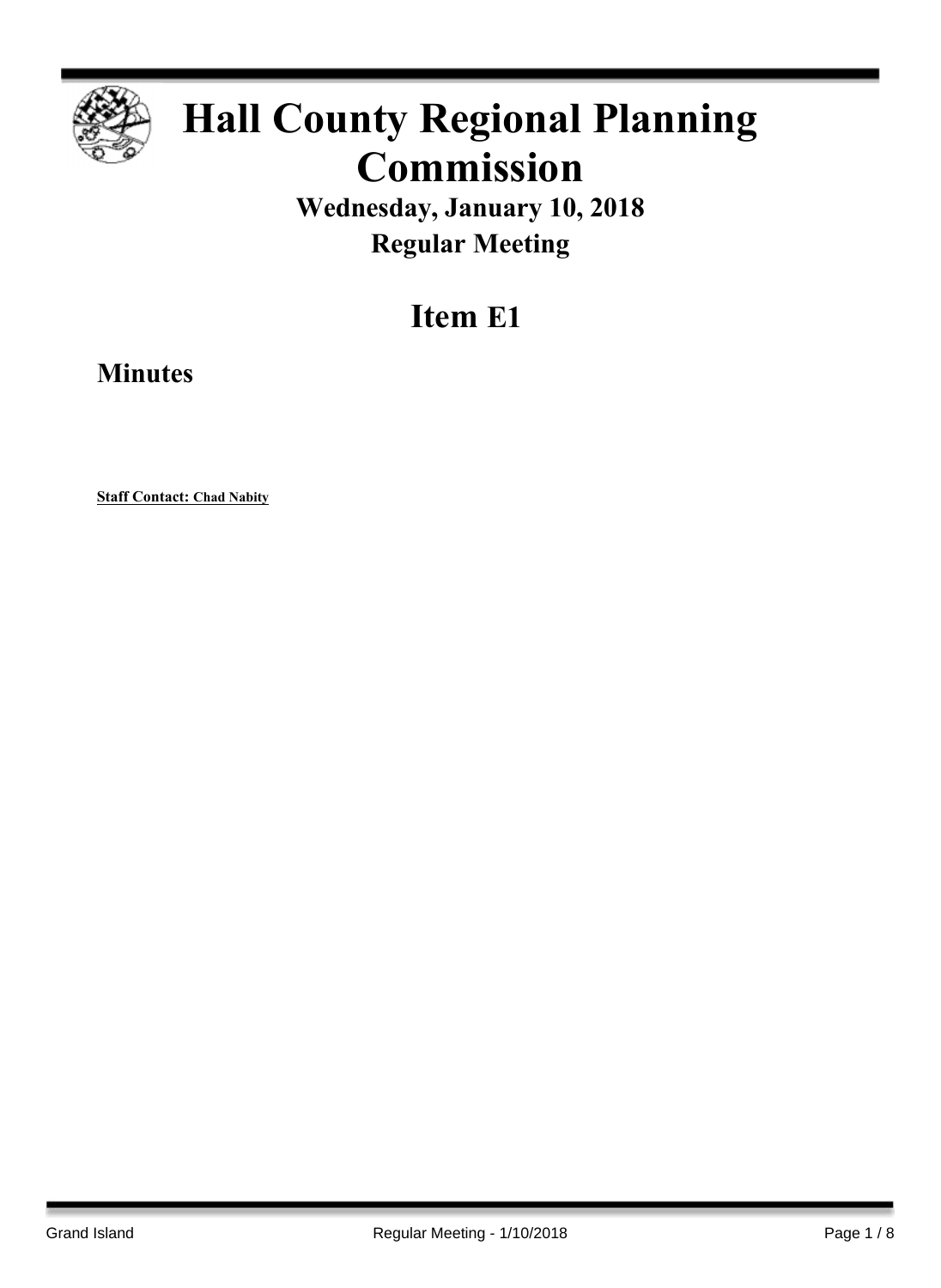

## THE REGIONAL PLANNING COMMISSION OF HALL COUNTY, GRAND ISLAND, WOOD RIVER AND THE VILLAGES OF ALDA, CAIRO, AND DONIPHAN, NEBRASKA

| Minutes          |  |
|------------------|--|
| for              |  |
| December 6, 2017 |  |
|                  |  |

The meeting of the Regional Planning Commission was held Wednesday, December 6, 2017, in the Council Chambers - City Hall – Grand Island, Nebraska. Notice of this meeting appeared in the "Grand Island Independent" on November 24, 2017.

| Present: Pat O'Neill | Robin Hendricksen (arrived at 6:58 p.m.) |
|----------------------|------------------------------------------|
| Les Ruge             | Dean Kjar                                |
| <b>Hector Rubio</b>  | Derek Apfel                              |
| Judd Allan           | Jaye Monter                              |
| Carla Maurer         | Greg Robb (arrived at 6:06 p.m.)         |
|                      |                                          |

Absent: Leonard Rainforth, Tony Randone.

- Other: Hall County Supervisor Karen Bredthauer, Grand Island City Councilman Mitch Nickerson, Hall County Engineer Steve Riehle, Grand Island Public Works Director John Collins.
- Staff: Chad Nabity, Tracy Overstreet Gartner.

Press: Austin Koeller, Grand Island Independent.

# **1. Call to order.**

Chairman O'Neill called the meeting to order at 6:00 p.m.

O'Neill stated that this was a public meeting subject to the open meetings laws of the State of Nebraska. He noted that the requirements for an open meeting are posted on the wall in the room and easily accessible to anyone who may be interested in reading them.

O'Neill also noted the Planning Commission may vote to go into Closed Session on any agenda item as allowed by State Law.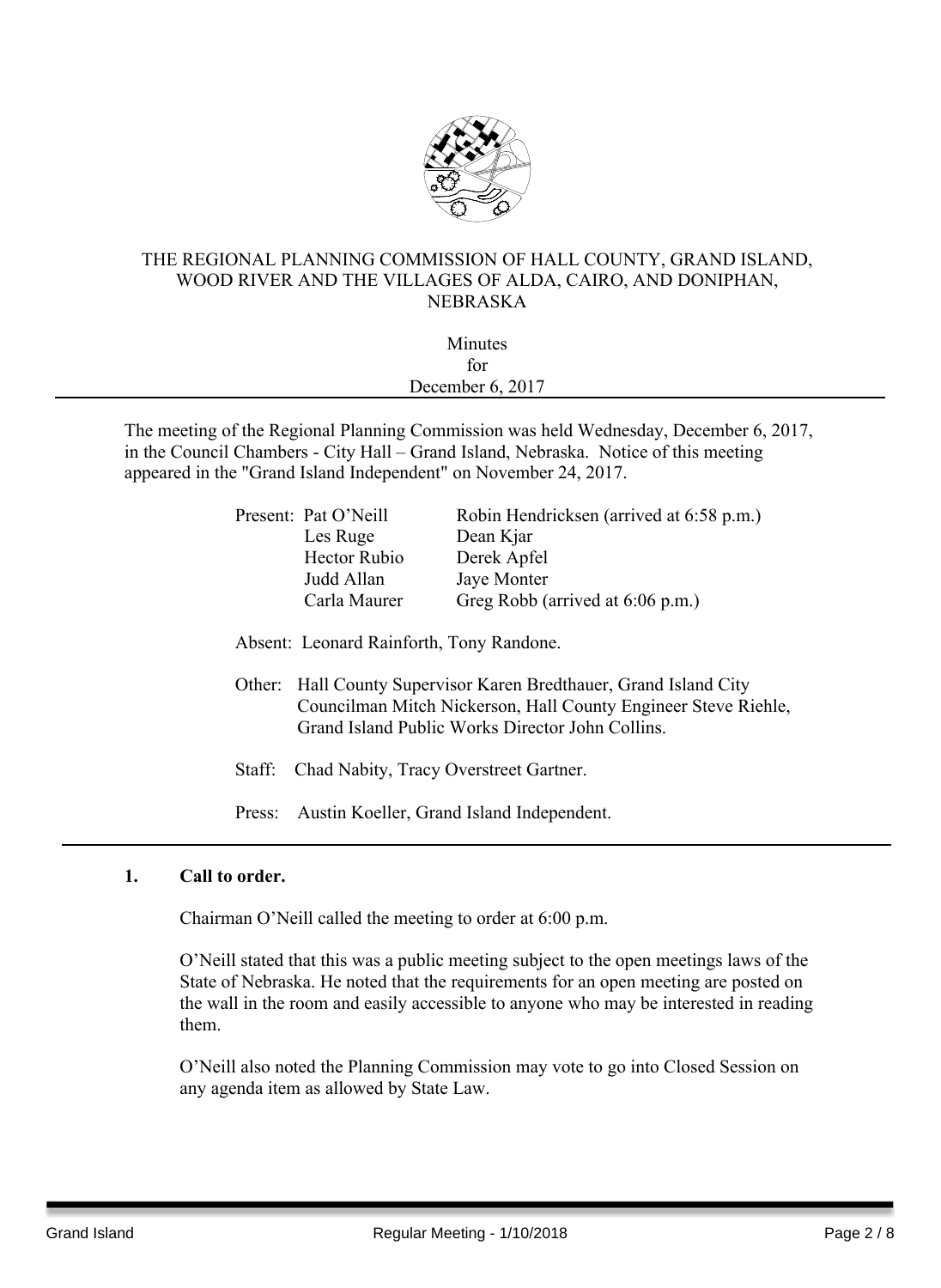The Commission will discuss and may take action on any item listed on this agenda.

The order of items on the agenda may be reorganized by the Chair to facilitate the flow of the meeting to better accommodate the public.

#### **2. Minutes of the November 1, 2017 meeting.**

A motion was made by Apfel and seconded by Maurer to approve the minutes of the November 1, 2017 meeting.

The motion carried with eight members in favor (Apfel, Allan, O'Neill, Ruge, Maurer, Monter, Rubio and Kjar) and no members voting no or abstaining.

#### **3. Request Time to Speak.**

Steve Spaulding, 3204 S. Shady Bend Road, Items 6 and 7; Christie DePoorter, 3321 Conrad Drive, Items 6 and 7; Elaine Dooley, 3060 Roselawn Drive, Items 6 and 7; Linda Uhrich, 3126 Goldenrod Drive, Items 6 and 7. The following requested time to speak during discussion on Items 6 and 7: Ray Dooley, 3060 Roselawn Drive.

#### **4. Public Hearing – Redevelopment Plan – Take Flight Investments LLC–**

Concerning an amendment to the redevelopment plan for CRA Area 1 for a Site Specific Redevelopment Plan of 209 W. Third, Grand Island, Hall County, Nebraska (C-07-2018GI)

This item was held after the public hearings on Items 5 and 6 as the developer had not yet arrived, but had indicated he would be arriving from another meeting. O'Neill opened the public hearing.

Nabity said this redevelopment plan by Think Smart LLC is seeking to redevelop the former Connie Swanson Photography building at 209 W. Third into commercial space on the first floor and residential space on the mezzanine and second floor. Nabity said the mixed use downtown is consistent with Grand Island's comprehensive plan.

Ruge asked about access to the alley for fire response. Nabity said the development will have to comply with fire code.

O'Neill closed the public hearing.

A motion was made by Hendricksen and seconded by Allan to recommend approval of the redevelopment plan and Resolution 2018-05, finding that the plan is consistent with the comprehensive land use plan.

The motion carried with ten members in favor (Apfel, Allan, O'Neill, Ruge, Maurer, Robb, Monter, Rubio, Hendricksen and Kjar) and no members voting no or abstaining.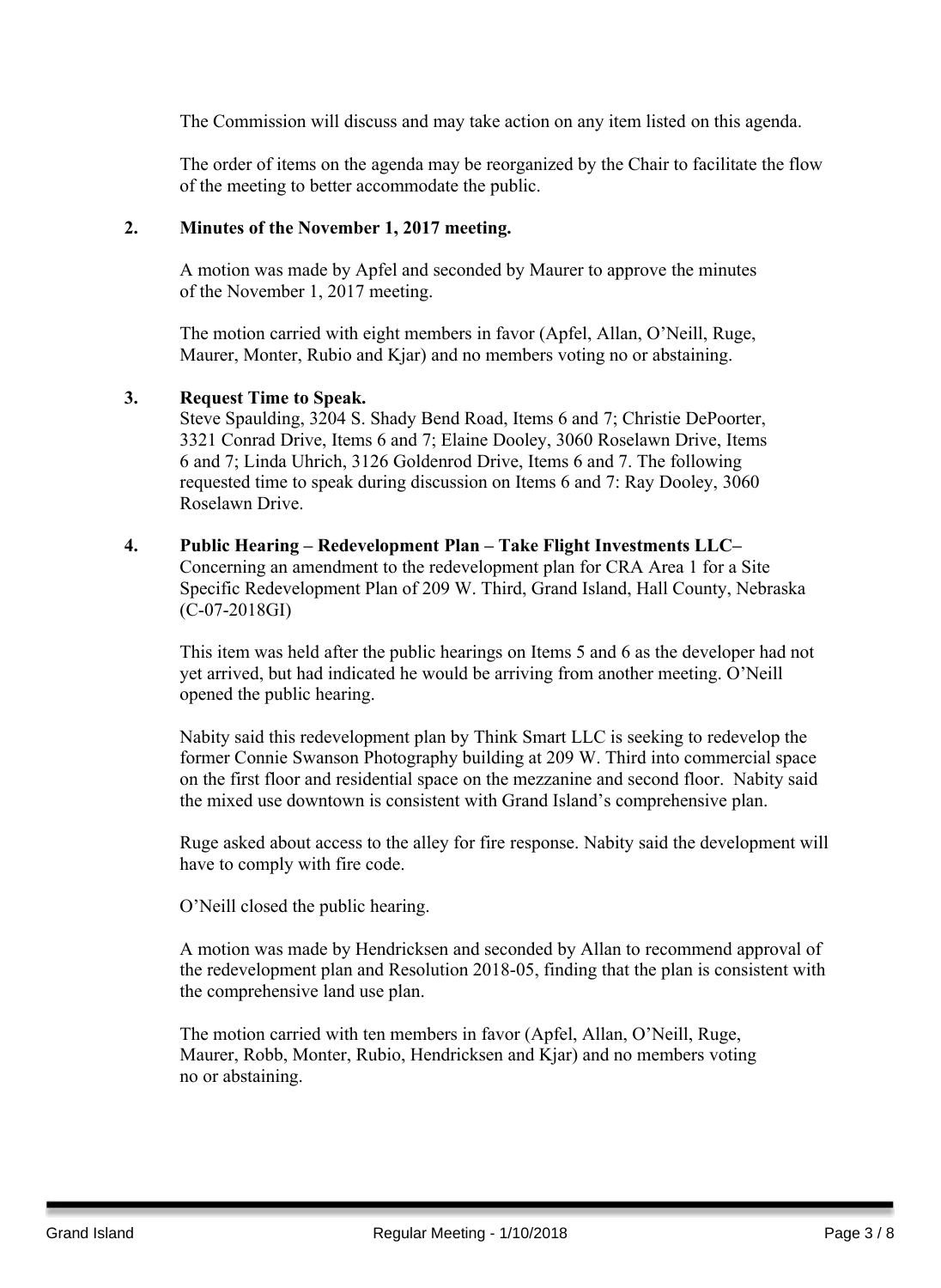**5. Public hearing – One and Six Year Street Improvement Plan – Grand Island** – Public hearing and action on the 2018 to 2023 street improvement plan for the City of Grand Island, Hall County, Nebraska (C-08-2018GI)

O'Neill opened the public hearing.

Grand Island Public Works Director John Collins detailed the street improvements that were substantially completed over the current year. He then displayed a spreadsheet listing the proposed projects for the next six years. Collins said upgrades to the Five Points intersection and work on the Sycamore Street underpass are of note. Upgrades to 13<sup>th</sup> Street have been moved up to the 2018-19 fiscal year due to the proposed relocation of a fire station at  $13<sup>th</sup>$  and North Road. Other projects in the next year include reconfiguring Stolley Park, raising the clearance from 13 feet to 16 feet and improving drainage on the Sycamore Street underpass, widening and improving Old Potash Highway on either side of Highway 281, and the standard local resurfacing projects. Collins then displayed a map of the projects for 2019-2023.

Ruge and Allan asked about state funding, design and timeline for the Highway 30 realignment, which Collins said is on tap for 2022. Ruge expressed concern that the Old Potash work needed to extend further west to Engleman Road. Collins said that area is under study but will likely be addressed in a separate project. Ruge said 13<sup>th</sup> Street and the North Road area needs more upgrades that those planned. Collins said 13th Street does have a lot of traffic. He said morning and evening commute traffic causes more delays on 13th than traffic from Westridge Middle School, although the school does create traffic congestion issues. Collins would like to see those addressed in the next six years – as well as improving all the intersections along North Road. Kjar asked about a traffic signal at 13th and North to accommodate the proposed fire station and 911 center there. Collins said a roundabout would work better for the next 20 years. A signal would require turning lanes.

O'Neill closed the public hearing.

A motion was made by Ruge and seconded by Kjar to recommend approval of the Grand Island One and Six Year Street Improvement Plan.

The motion carried with nine members in favor (Apfel, Allan, O'Neill, Ruge, Maurer, Robb, Monter, Rubio and Kjar) and no members voting no or abstaining. (Hendricksen did not vote as he hadn't yet arrived at the meeting.)

**6. Public hearing – Rezoning – Grand Island** – A request to rezone part of Lot 1 and all of Lot 2 of proposed Meadow Lane Seventh Subdivision from LLR Large Lot Residential to B-2 General Business Zone, in the jurisdiction of the City of Grand Island, Hall County, Nebraska (C-33-2017GI)

O'Neill opened the public hearing.

Nabity said this rezoning has been before the commission at the July meeting and was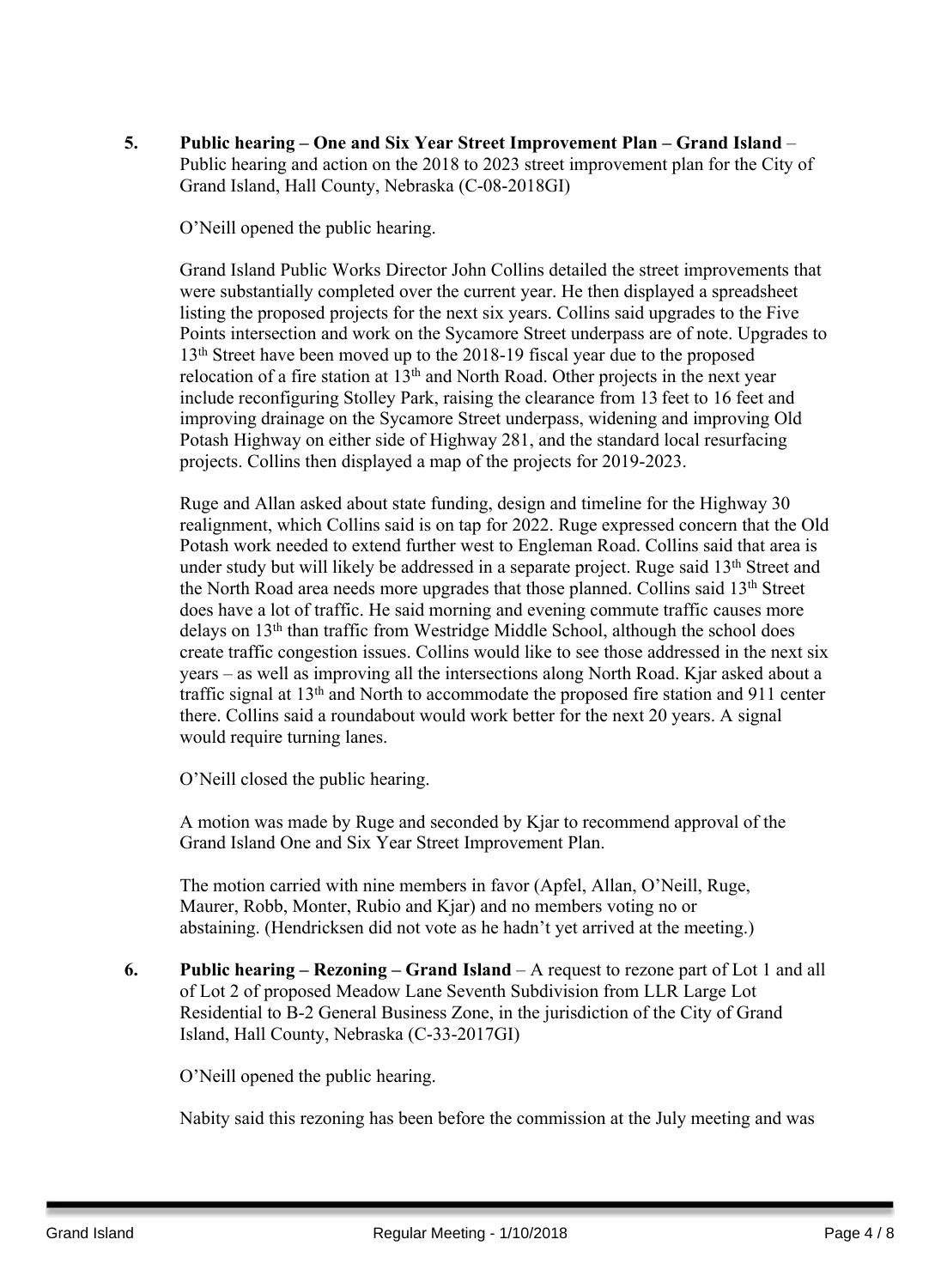reconfigured to allow residential lots along Conrad and Goldenrod Drive. However, the Grand Island City Council referred the rezoning and final plat back to the planning commission amid drainage concerns in the area. Nabity said the area doesn't drain well and never really has. He said the county, which has jurisdiction over the roads in the subdivision, last cleaned out the ditches there in 1994. Nabity said he and Hall County Engineer Steve Riehle met with neighbors to work out possible drainage remedies. Nabity said property owner Steve Spaulding has consented to a 30-feet wide drainage easement through part of the subdivision, the developers have consented to creation of a 1.5 acre water retention pond to hold and meter out rainfall and runoff and the county has consented to cleaning out ditches.

Riehle said the county has two proposed short-term remedies – to clean out the ditches along Conrad Drive and Goldenrod and to work with Spaulding to design and implement a 30-feet wide drainage easement along the path of the original slough. Riehle said long term the county plans to work with the Natural Resources District to improve drainage along the slough. Riehle said there is a 4-inch high rise in the slough now that serves as a dam to water trying to flow through. Riehle said ultimately work needs to be done both up gradient (by Wal-Mart South) and down gradient (into Merrick County) to improve water flow through the subdivision. Riehle said the water retention cell could also help improve water flow.

O'Neill asked why the county should pay to clear out ditches when statute states property owners should do so. Riehle said this particular issue has become a health and welfare issue, so he feels the county should do more. Riehle said he feels the county has been negligent in waiting so long to clear out ditches. O'Neill said he was researching state statute and found that the county can make property owners clear drainage ways on their property. O'Neill said if the county doesn't take such action, five property owner can petition the county to force the county to take action. Riehle confirmed that state statute states a county "shall" take drainage action upon petition by five affected property owners.

Riehle said the county is also looking at a potential paving district for an orphaned gravel stretch of Conrad and is looking at replacing/relaying some culvert pipe along Conrad.

Christie DePoorter, 3321 Conrad Drive, owner and developer, spoke in favor of the rezoning. She said over the past six months work has been done to address concerns. Residential lots were identified along Conrad and Goldenrod to maintain the neighborhood feel, she said. DePoorter said restrictive covenants will be prepared to require a green space on the north end of Lot 2 (commercial lot) that can be used in the future for the creation of a 1-acre to 1.5-acre water retention cell to meter water out so the slough is not overwhelmed. She said work is being done with Spaulding to have the drainage easement identified that can serve as the outlet for the retention cell, which is proposed now to be 15 to 20 inches deep with sloped sidewalls. DePoorter said the southwest end of Lot 2 will have an access off Highway 34 and a 40-feet wide easement road will allow access to both Lot 2 and Lot 1. The northern access on Lot 1 that enters onto Conrad is there only to meet the city's regulations of frontage on a public road for all lots. That Conrad access will be a maintenance driveway, not one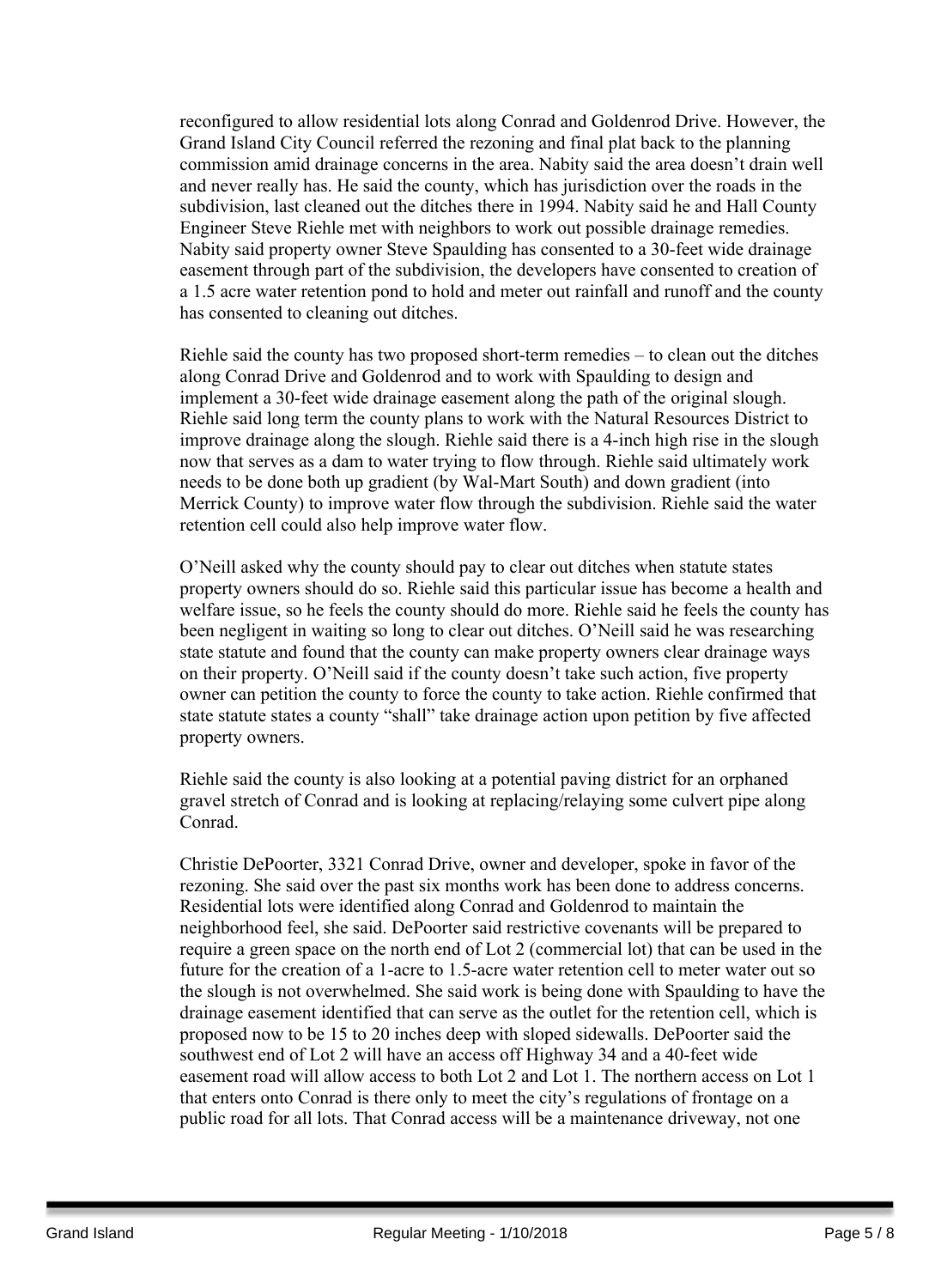that can be accessed by commercial trucks, she said. DePoorter said there are currently no buyers for the proposed commercial lots. There were previously two interested buyers, but their interest ceased after the concerns raised by neighbors back in July.

Steve Spaulding, 3204 S. Shady Bend Road, spoke in favor of the rezoning. He said it makes sense to have commercial usage along Highway 34, but he also favors improving the drainage. Spaulding said he is willing to give up one-half acre of his property for creation of a 30-feet wide drainage easement that the county will take over and maintain. Spaulding said the drainage easement and clearing out ditches should improve drainage through the subdivision as it currently exists. If the Meadow Lane  $7<sup>th</sup>$ area is fully developed, Spaulding said the water retention cell will be needed in order to hold about 90,000 cubic feet of water and meter it out over one to two days after a significant rain.

Elaine Dooley, 3060 Roselawn Drive, said many concerns have been addressed, however she is concerned about standing water in the retention cell and mosquito populations. She is also concerned about existing Highway 34 traffic and fears vehicles slowing to turn into the proposed commercial lots will pose a safety risk. She would like a turn lane there. O'Neill said the state will not allow a turn lane there, however he plans to ask for a speed limit reduction during the next Metropolitan Planning Organization meeting, of which he is the Regional Planning Commission liaison.

Linda Uhrich, 3126 Goldenrod Drive, said the subdivision has had water problems for more than 20 years. The residents there ask the county for improvement and nothing happens. She said when it rains, homeowners dewater, which is nearly useless because they pump water out into their yards, which recycles into the home again. Uhrich said she agrees that something should happen with the field the developers want rezoned, but she has concerns with the water. She wants to see something done so that properties are not flooded.

O'Neill asked that the 1963 aerials shots of the area be displayed so that the commission could see that the subdivision was built in the bottom of the slough. O'Neill asked if drainage easements through the subdivision have been recorded. Nabity said yes.

Ray Dooley, 3060 Roselawn Drive, asked about truck restrictions on the driveway onto Conrad and what improvements down gradient could be made. O'Neill reiterated the ability to force the county to improve drainage through a five-person petition. Nabity said drainage issues up- and down-gradient aren't issues that are related to the rezoning of this particular parcel.

O'Neill called DePoorter to the podium and asked if she would agree to a no-truck stipulation for the driveway on Conrad. She said yes. O'Neill asked DePoorter if she would consent to the set aside of green space for future creation of a water retention cell on Lot 2. She said yes. Allan asked about maintenance on the retention cell. Riehle said he wants the floor of the retention cell built up one foot above the floor of the ditches so that the cell remains dry except for major rain events. That will allow the cell to be mowed and maintained.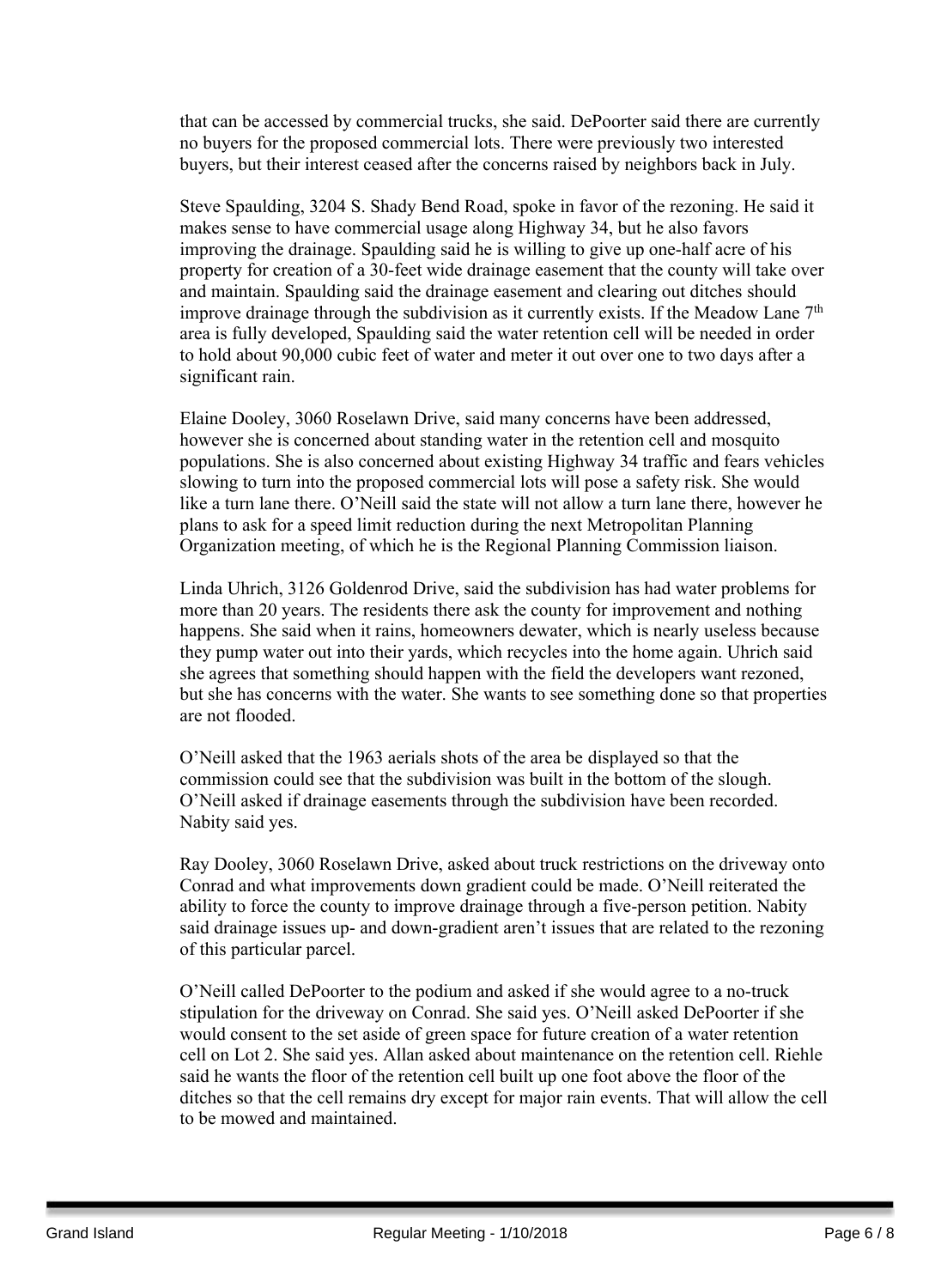O'Neill closed the public hearing.

A motion was made by Ruge and seconded by Robb to recommend approval of the rezoning from LLR Large Lot Residential to B-2 General Business.

The motion carried with nine members in favor (Apfel, Allan, O'Neill, Ruge, Maurer, Robb, Monter, Rubio and Kjar) and no members voting no and one abstaining (Hendricksen.)

**7. Final Plat – Meadow Lane 7 th Subdivision** – Located north of Highway 34 and west of Shady Bent Road in the jurisdiction of Grand Island, in Hall County, Nebraska. (6 lots, 11.68 acres)

A motion was made by Ruge and seconded by Kjar to stipulate that the subdivision agreement for the Meadow Lane 7<sup>th</sup> Subdivision (which the commission approved September 6, 2017) include a prohibition on a commercial driveway onto Conrad Drive and that green space be set aside on Lot 2 to accommodate the size and design of a water retention cell that meets the approval of the county engineer.

The motion carried with nine members in favor (Apfel, Allan, O'Neill, Ruge, Maurer, Robb, Monter, Rubio and Kjar) and no members voting no and one abstaining (Hendricksen.)

#### **Consent Agenda**

- **8**. **Final Plat – TDKM Subdivision – Hall County** located south of Platte River Drive and west of Hilltop Road in Hall County, Nebraska (1 lot, 1.02 acres)
- **9. Final Plat – Walker Acres Subdivision – Hall County** located south of Lepin Road and west of 190th Road in Hall County, Nebraska ( 1 lot, 3.4407 acres)
- **10. Final Plat – Stacy Jo 2 nd Subdivision – Wood River –** located south of Wood River Road and east of Cottonwood Street in the City of Wood River, in Hall County, Nebraska (1 lot, 0.551 acre)

A motion was made by Hendricksen and seconded by Apfel to recommend approval of the final plats for TDKM Subdivison, Walker Acres Subdivision and Stacy Jo 2<sup>nd</sup> Subdivision.

The motion carried with ten members in favor (Apfel, Allan, O'Neill, Ruge, Maurer, Robb, Monter, Rubio, Hendricksen and Kjar) and no members voting or abstaining.

# **11. Election of Officers**

A motion was made by Apfel and seconded by Maurer to retain the current slate of officers: Chairman Pat O'Neill, Vice Chairman Jaye Monter and Secretary Les Ruge.